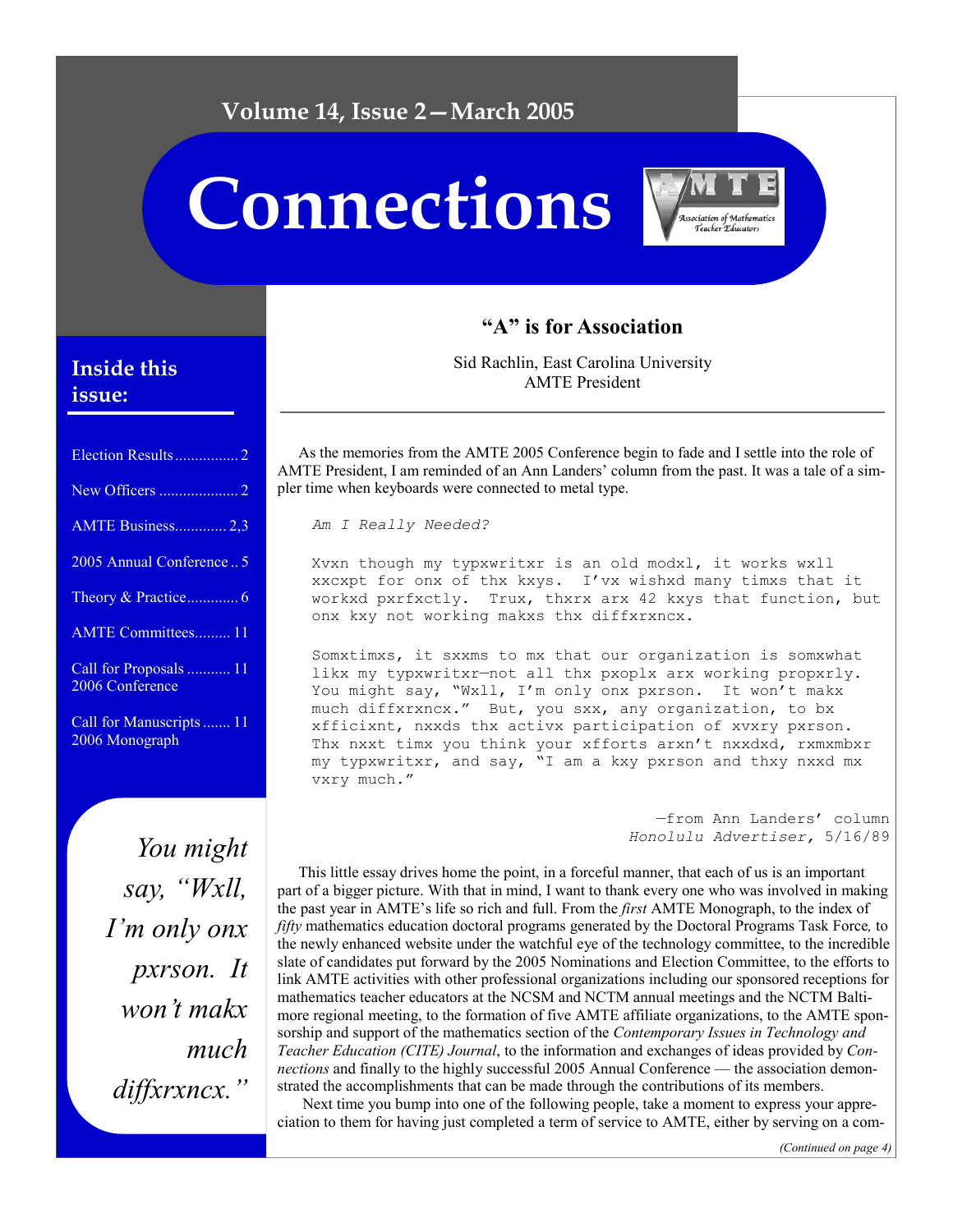#### **Page 2**

#### **The Association of Mathematics Teacher Educators**  http://www.amte.net

**President**  Sid Rachlin Department of Mathematics and Science Education East Carolina University (919) 843-4119 rachlins@mail.ecu.edu

**Past President** Karen Karp Department of Teaching and Learning University of Louisville (502) 852-1654 karen@louisville.edu

#### **Secretary**

Mary Margaret Shoaf Department of Mathematics Baylor University (254) 710-6563 mm\_shoaf@baylor.edu

**Treasurer** Mark Klespis Department of Mathematics & Statistics Sam Houston State University (936) 294-1577 klespis@shsu.edu

#### **NCTM Representative**

Susann Mathews Department of Mathematics & Statistics Wright State University (937) 775-3187 susann.mathews@wright.edu

#### **Board Members at Large**

W. Gary Martin Department of Curriculum and Teaching Auburn University martiwg@auburn.edu

Tom Bassarear School of Education Keene State College tbassare@keene.edu

Barbara Pence Department of Mathematics San Jose State University pence@math.sjsu.edu

**Executive Director** Nadine Bezuk San Diego State University 6475 Alvarado Road, Suite 206 San Diego, CA 92120 (619) 594-3971 nbezuk@mail.sdsu.edu

Comments, questions, and submissions for AMTE *Connections* should be directed to the editor:

L. Lynn Stallings Department of Secondary & Middle Grades Education, MB #0122 Kennesaw State University 1000 Chastain Road Kennesaw, GA 30144 (770) 420-4477 lstalling@kennesaw.edu

#### **Election Results**

The AMTE Election was held online for the first time this year, and a total of 118 members voted. AMTE's new secretary is Mary Margaret Shoaf from Baylor University. Our two new members-at-large are Tom Bassarear from Keene State College and Barbara Pence from San Jose State University. These newly elected officers began their work at the conclusion of the Business Meeting at the AMTE Conference in Dallas.

**AMTE Business** 

AMTE thanks the Nominating and Election Committee for their work on assembling a strong slate of candidates: chair Diana Lambdin, Kathleen Lynch, Sue Mau, Joe Merlino, and Sid Rachlin (ex-officio member).

## **New Officers**

**Secretary Mary Margaret Shoaf** received her Ph.D. in Mathematics Education from Columbia University where Dr. Henry O. Pollak served as her dissertation mentor. Her areas of specialization and research include the use of technology in the mathematics classroom at all levels of education, the role of spatial visualization in the learning of mathematics, and the challenge of developing and educating women in mathematics and the sciences. She has been at Baylor University for the past eight years where she is the Chair of the Department of Mathematics Education Committee. She has contributed chapters in numerous mathematics textbooks, and authored many



papers appearing in refereed journals. Dr. Shoaf's most recent book, *Math Trails*, coauthored with Henry Pollak and Joel Schneider, has just been published by COMAP. She has been awarded several Eisenhower Professional Development Grants, allowing her to share new teaching approaches with inservice teachers.

**Board Member-at-Large Tom Bassarear** has a doctorate from the University of Massachusetts in Amherst (1986) and has been at Keene State College since then. He has



taught different mathematics courses, elementary, middle, and secondary mathematics methods courses, and supervised student teachers. He has also taught general teacher education courses which has given him a rich sense of the whole picture of teacher certification. He has done over 100 workshops with elementary, middle, and secondary teachers, worked on several NSF grants, and has been awarded Eisenhower and local grants. He has written two books and several published journal articles. Last year he taught 4th grade mathematics every day for a semester.

**Board Member-at-Large Barbara Pence** graduated from Stanford University with a Ph.D. in Mathematics Education. Before earning her doctorate, she taught at both the high school and the community college levels. Following her graduate work, she worked at Stanford for six years, and then moved to the mathematics department at San Jose State University where she now teaches. At San Jose State University, she has directed a California Mathematics project, co-directed an NSF project and a Mathematics Professional Development project. In addi-



tion to AMTE, she is involved in many professional organizations such as PME, NCTM, NCSM, CMC, and the Santa Clara Valley Mathematics Association. Through the years, her areas of special interest have been algebraic functions, algebra across the curriculum, geometry as supported by a dynamic geometry environment, and classroom coaching.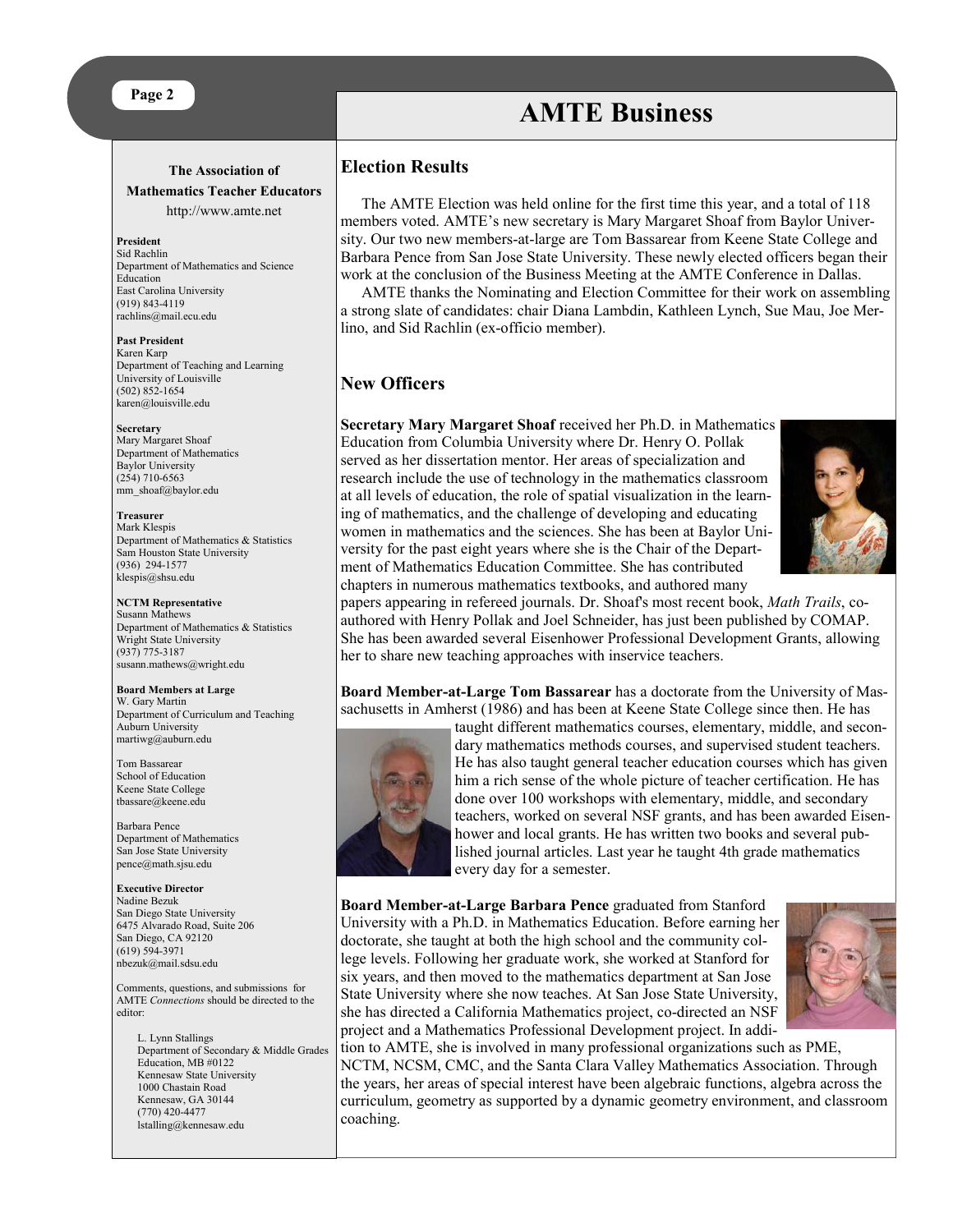# **Treasurer's Report**

 This report covers the fiscal year from July 1, 2003 to June 30, 2004, as well as providing additional information. Mark Klespis assumed the treasurer's duties from Janet Warfield during this time, and as a result, AMTE's bank account has been shifted from Illinois to Texas.

From the 2004 conference in San Antonio, we had a net income of \$19,305.95. Attendance at our 2005 conference in Dallas was an all-time high of 388. Total income for the past year was \$106,917.03, and total expenses were \$91,137.38 for a net of \$15,779.65. We have an additional \$30,283.57 in reserve in a savings account. We have two new expenses this year: liability insurance (\$3,842.00) and partial expenses for our first monograph (\$1,536.85).

Our 2005 conference set another record with 391 registrations, and our membership has increased to 886. The treasurer's office now sends out postcard reminders to members to renew their membership one month before it is due to expire. Please look for these in your mail. JMTE's Volume 8 is available to AMTE members for the reduced subscription rate of \$48.00. A subscription form is available on the AMTE web site. If you have a problem or question about your AMTE membership, please contact Treasurer Mark Klespis (klespis @shsu.edu).

## **Reports from AMTE Business and/or Board Meetings, January 2005**

Membership — Joanne Powers, Chair and Peg Smith, AMTE Board Liaison Peg Smith reported that the current membership is close to 900. The membership committee is seeking ways to find those who may not know about AMTE. She invites members to help.

#### Technology Committee – Maggie Niess, Chair and Susan Friel, Board Liaison

Maggie Niess reported that the technology committee decided to work on several initiatives. The first one is the development of a position statement on technology use. The committee may extend the position statement by developing an online monograph. In addition, the committee is identifying exemplary web resources to share.

#### Awards – Beatriz D'Ambrosio, Chair and Gary Martin, Board Liaison

Beatriz D'Ambrosio reported that the committee has been discussing what types of awards to develop. They plan to announce an invitation to submit for an award for excellence in teaching in the June issue of *Connections*.

Nominations and Election – Diana Lambdin, Chair and Sid Rachlin, Board Liaison Diana Lambdin reported that elections went very smoothly. The volunteer forms (available online) were a great resource for finding new talent to run for the Board. For the first time, voting was online.

#### Doctoral Task Force – Bob Reys, Chair

Bob Reys and his committee completed a survey with 50 universities responding. This information was shared at one of the AMTE conference sessions and will be compiled and available on the AMTE web site.

Teaching Resource Task Force – Susan Friel and Peg Smith, Co-Chairs/Board Liaisons This committee is gathering and creating useful resources for teacher educators. The committee met to develop a format for teacher educator resources for using cases, which was shared at the presession. The cases project resources may eventually be published online or in a monograph.

## **Task Forces and Committees**

AMTE's committees and task forces work throughout the year and are always looking for volunteers. For a list of the 2005 committee chairs, see page 11. For a full list of active committees, see the AMTE web site. If any one of these groups captures your interest, contact Sid Rachlin (AMTE president) or contact the chair or AMTE board liaison to find out more.

*AMTE is always looking for volunteers. If any one of these groups captures your interest, contact Sid Rachlin (AMTE president) or see www.amte.net.*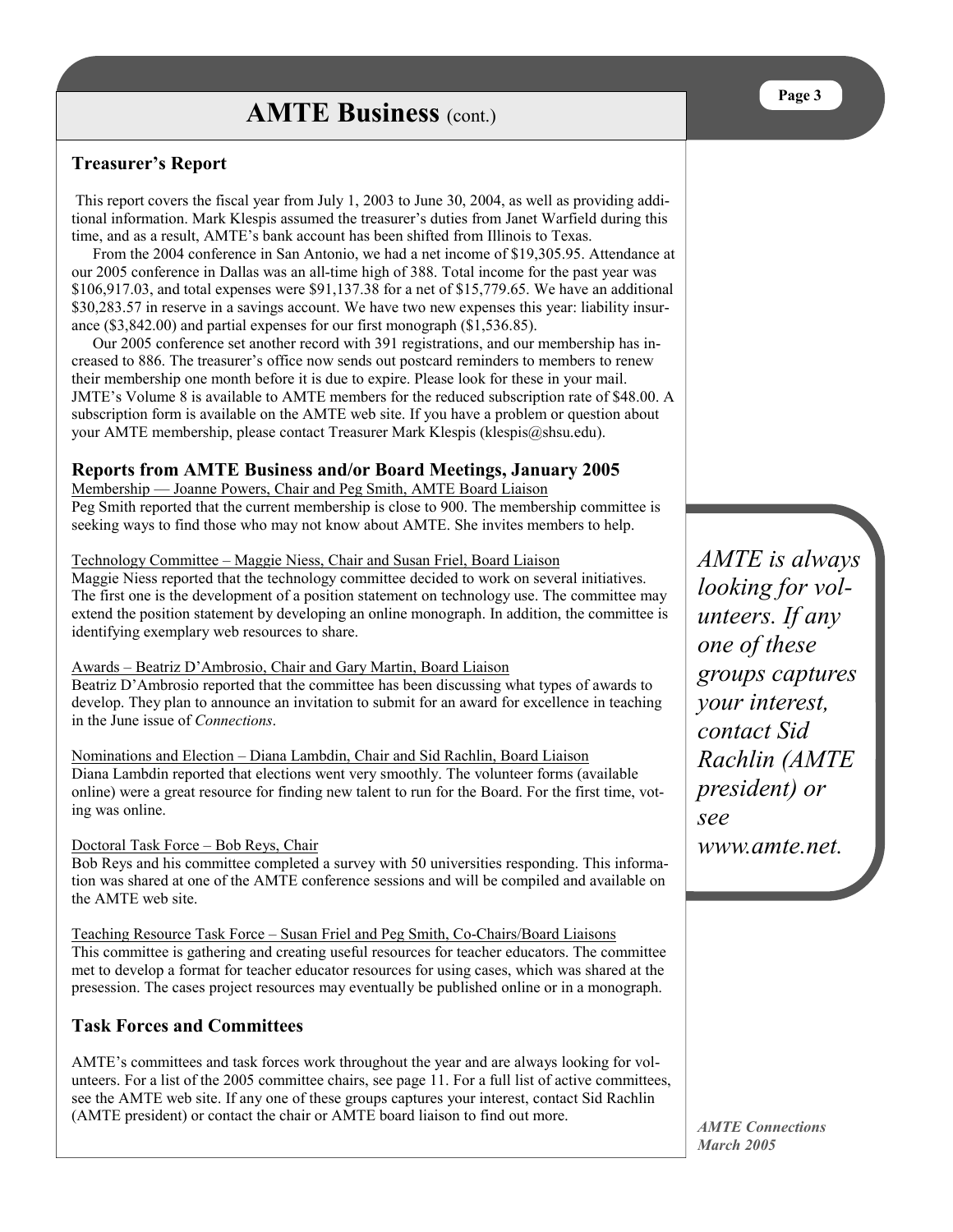#### **President's Column**

*(Continued from page 1)* 

mittee or assisting on a publication.

#### **Outgoing Members of the Executive Board**

- President Karen Karp, University of Louisville
- Board Members-at-Large Susan Friel, University of North Carolina, and Peg Smith, University of Pittsburgh
- Secretary Jennifer Bay-Williams, Kansas State University
- *Connections* Newsletter Editor Mark Taylor, University of Tennessee
- NCTM Representative Janet Caldwell, Rowan University

#### **Technology Committee:**

- Maggie Niess, Oregon State University, Chair
- Oscar Chavez, University of Missouri
- Virgil Fredenberg, Eastern Washington University

#### **Membership Committee**

- Joanne Powers, College of Saint Rose, Chair
- Fran Arbaugh, University of Missouri
- Tim Hendrix, Meredith College
- Iris Johnson, Miami University-Oxford
- Bob Wolffe, Bradley University

#### **Organization Connections Committee**

- Carol Malloy, University of North Carolina, Chair
- Kathryn Chval, University of Missouri
- Barbara Dougherty, University of Hawaii

#### **Nominations and Election Committee**

- Diana Lambdin, Indiana University, Chair
- Kathleen Lynch-Davis, Appalachian State University
- Sue Mau, Indiana University-Purdue University, Fort Wayne
- Joe Merlino, Math Science Partnership of Greater Philadelphia

#### **Awards**

- Mary Garner, Kennesaw State University
- Hank Kepner, University of Wisconsin-Milwaukee
- Kate Riley, California Polytechnic State University

#### **2005 Annual Conference – Dallas, TX**

- Mark Klespis, Sam Houston State University, Local Arrangements Chair
- Ralph Connelly, Brock University, Program Co-chair
- **Fran Arbaugh, University of Missouri**
- Sandi Cooper, Texas Tech University
- Betz Frederick, Grand Canyon University
- Hank Kepner, University of Wisconsin-Milwaukee
- Gladis Kersaint, University of South Florida
- Kathleen Lynch-Davis, Appalachian State University
- Gary Martin, Auburn University
- Doug Owens, Ohio State University
- Connie Schrock, Emporia State University

#### *CITE Journal* **Co-editors**

- Denisse Thompson, University of South Florida
- Gladis Kersaint, University of South Florida

#### **Monograph Editorial Panel**

- Tad Watanabe, Pennsylvania State University, Co-editor
- Denisse R. Thompson, University of South Florida, Co-editor
- Susan Beal, St. Xavier University
- Michaele Chappell, Middle Tennessee State University
- Dale Oliver, Humbolt University
- David Pugalee, University of North Carolina at Charlotte

As you can tell, our organization is rich in the willingness of its members to share their time, energies, and expertise. In addition to the above list, I could add the 244 speakers at the 2005 AMTE annual meeting and the authors of chapters included in the first AMTE monograph, the *CITE Journal*, and *Connections*. I could then continue the list with those members whose committee and leadership assignments continue for another year.

I am currently in the process of filling the committee assignments for this year. If you haven't already done so, take a moment to send in your AMTE Volunteer Form, respond to the call for proposals to speak at the AMTE 2006 Annual Conference in Tampa, or submit a manuscript for Volume 3 in the AMTE monograph series (http://www.amte.net).

You DO count. AMTE succeeds because of your efforts.

*As you can tell, our organization is rich in the willingness of its members to share their time, energies, and expertise.*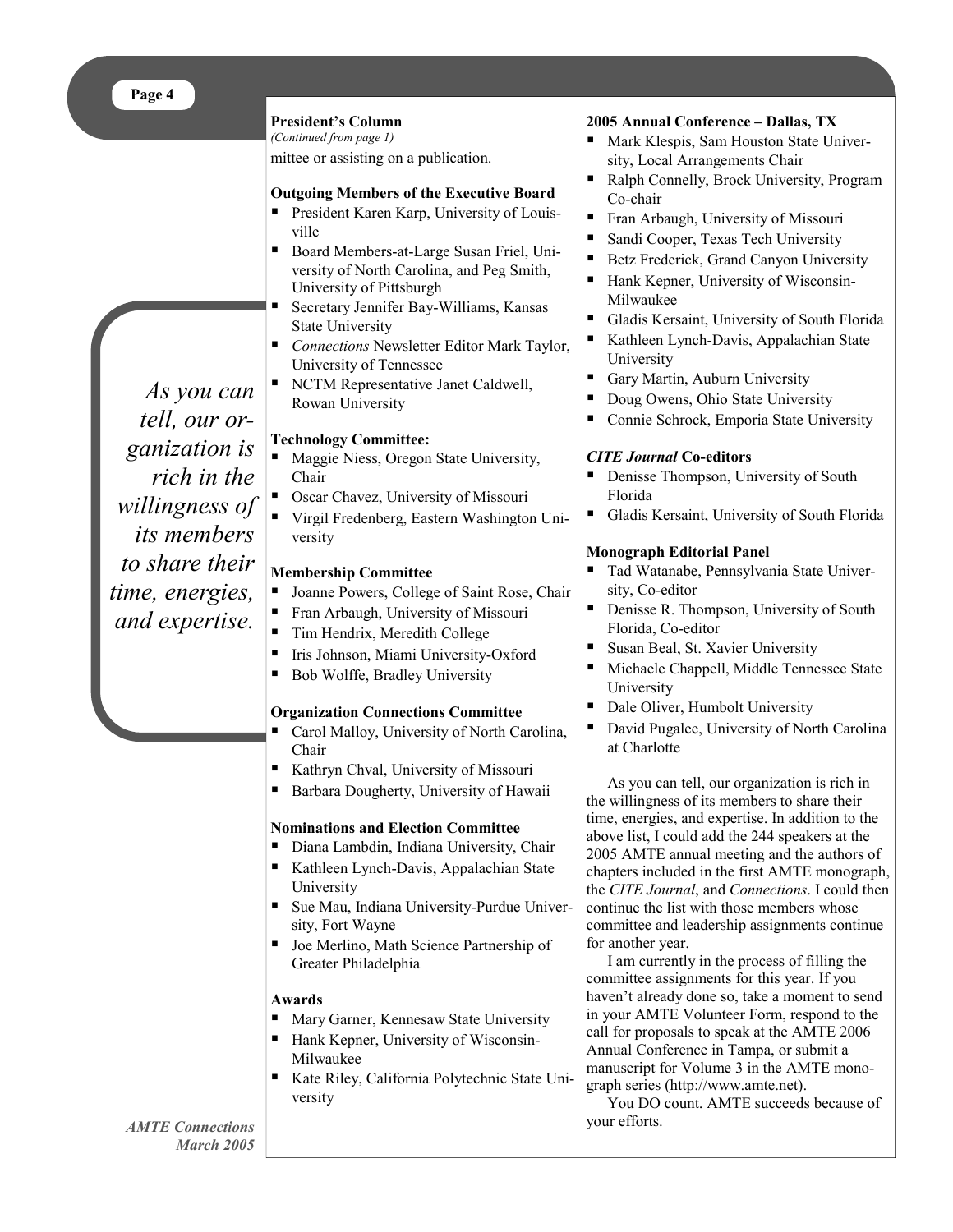# **Highlights of the Ninth Annual AMTE Conference**

Susan Gay and Jennifer Bay-Williams

 On January 28-29, 2005 AMTE hosted its Ninth Annual AMTE Conference in Dallas, Texas. A record 388 members enjoyed excellent sessions, rich discussions, and superb meals.

Each year the conference has grown not only in the number of participants, but also in the variety of opportunities offered to participants. This year's preconference included a session on using calculators to teach algebra by Texas Instruments, one on the professional development of professional developers by the Center for Proficiency in Teaching Mathematics, and an NCATE Workshop for Program Reviews. In addition, AMTE sponsored a two pre-sessions: one on technology and another on cases in mathematics teacher education.

 On Friday and Saturday, participants attended 100 regular sessions in a variety of formats, varying in length from 30 to 90 minutes. Speakers addressed many topics including content and methods courses, field experiences, technology, online instruction, lesson study, professional development, English language learners, assessment, and doctoral programs. In addition to the presentations by speakers, breaks and meals provided informal opportunities to collaborate and network with colleagues.

 AMTE again piloted session formats in order to maximize opportunities to learn and interact. The two new formats at this year's conference were mini-sessions and talk-time sessions. At each of the 40 mini-sessions, participants were able to overview 8 to 12 posters before deciding

which three or four 15 minute presentations to attend. These sessions frequently shared information on funded projects, course assignments or activities, research studies, courses for preservice and inservice teachers, and professional development initiatives. During talk-time sessions of 45 minutes, facilitators guided discussions about selected topics of interest to teacher educators including field experiences, partnerships, equity, technology, methods courses, and NSF programs.

A tradition at AMTE is the annual Judith E. Jacobs Lecture, established in honor of Judith's work in founding AMTE. Each year a distinguished mathematics teacher educator is invited to speak. This year, Glenda Lappan of Michigan State University presented, "Reflections on a Lifetime of Work: Why Curriculum Matters." Through engaging mathematical tasks such as the Frecklehammer problem and anecdotes of her experiences with students, she emphasized the critical need of teaching important mathematics to our students. Her presentation can be found on www.amte.net.

 In the closing session on Saturday afternoon, Cathy Seeley, president of the National Council of Teachers of Mathematics, talked about understanding as the heart of teacher education. She challenged members of AMTE to do whatever it takes to develop a new paradigm for teaching mathematics.

The conference concluded with a business meeting, which included the recognition of outgoing officers and board members Jennifer Bay-Williams, Susan Friel, Peg Smith, and Mark Taylor. New officers installed include Secretary Mary Margaret Shoaf, Tom Bassarear, and Barbara Pence. As the meeting concluded, Karen Karp passed the gavel to Sid Rachlin and he assumed the office of president.

Mark your calendars to join AMTE at next year's conference on January 26-28, 2006 in sunny Tampa, Florida. Consider submitting a proposal to speak, or just come and enjoy the many high quality sessions.

*Mark your calendars for AMTE's 2006 conference, January 26- 28, in Tampa, Florida.* 



Mini-sessions were a successful new format at the 2005 AMTE Conference. *Thanks to Greisy Winicki-Landman, California State Polytechnic University, Pomona, for sharing the photograph.*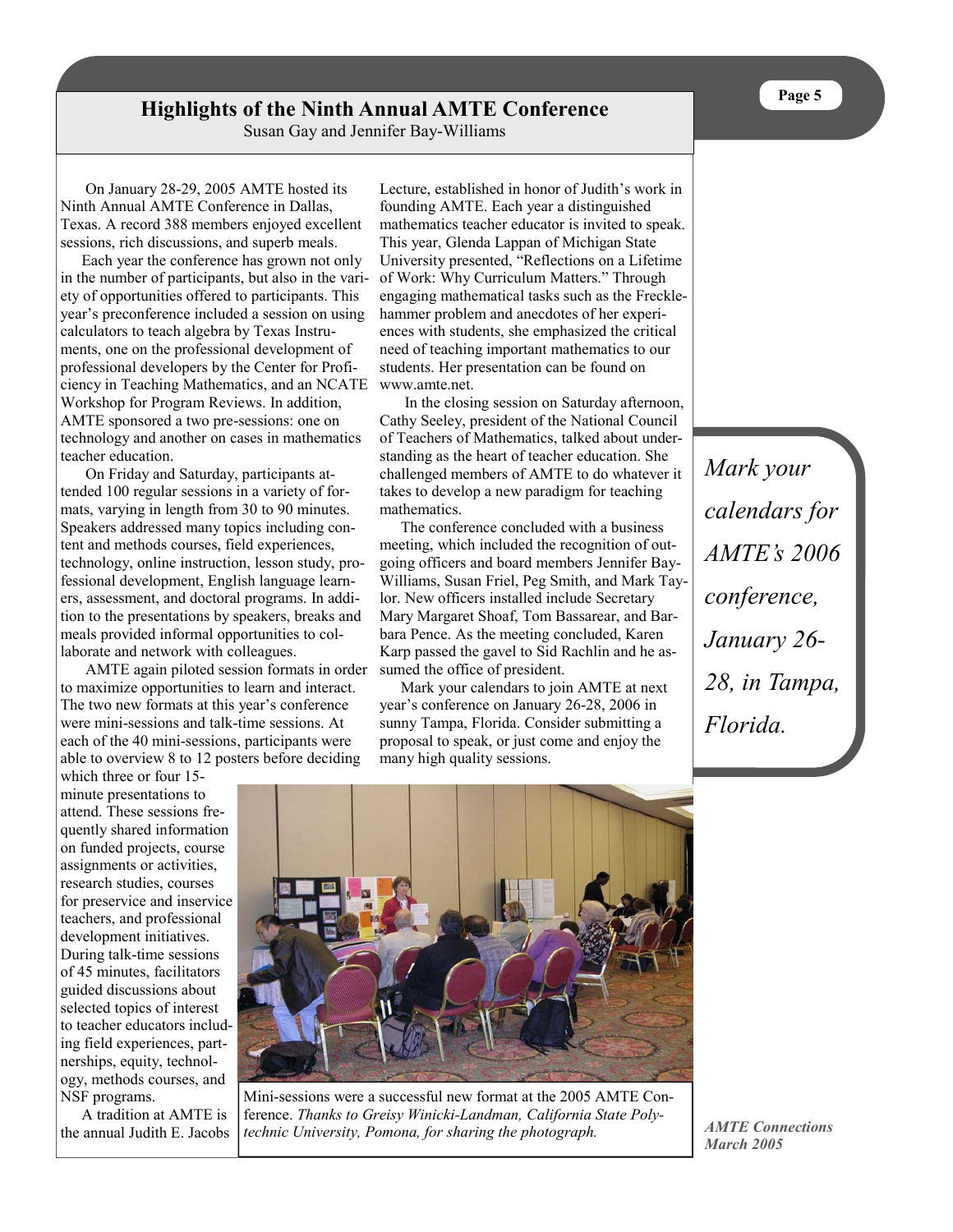# THEORY & PRACTICE:  **Mathematical Knowledge for Teaching**

What types of mathematical knowledge are necessary for teaching? What have you found to be effective ways to impact that specialized mathematical knowledge?

This Theory and Practice question was sparked by discussions and activities at the Center for Proficiency in Teaching Mathematics 2004 Summer Institute *Developing Teachers' Mathematical Knowledge for Teaching.* Three of the respondents (Allen, Borkovitz, and McDuffie) participated in that summer institute. The perspectives represented here include that of a system level mathematics supervisor, mathematicians, and mathematics educators.

#### *Response by Shelly Allen, Mathematics Supervisor, Richmond County, Augusta, Georgia*

Teaching mathematics is a complex process. Not only do you have to know and understand the mathematics that you are currently teaching, you must also be prepared for the wide variety of solutions students will have when the task you have selected provides access, engagement, and challenge for ALL students. In addition, a teacher must know what mathematical skills came before and, following the trajectory, what mathematical skills will follow in later grades. Whew!

*As teachers begin to understand the meaning of the mathematics they are teaching, the classroom begins to look and sound different.* 

> *AMTE Connections March 2005*

So what is mathematical knowledge for teaching and how do you approach this issue with practicing teachers? As a district mathematics supervisor, I have been working to first create a community of mathematics teachers who share common goals so that we can begin to work on improving our practice and mathematics content knowledge. In our twelve schools, this work has been centered on student learning of algebra. I believe student content knowledge and teacher content knowledge are intertwined in math classrooms.

Our focus on student learning within this project has provided the group with an opportunity to look at student work together and plan tasks and questions that will help uncover student misunderstanding. Through this professional development, we have uncovered teacher misunderstandings about the mathematics. Saying, "I'm not good at this." "I don't understand how to teach this." or "I need some help." is not a part of the teaching culture so the work of collaborative reflection on our own teaching practice and our own understanding of the mathematical concepts is very slow.

How does the lack of teacher content knowledge surface in a middle grades math class? As

teachers begin to understand the meaning of the mathematics they are teaching, the classroom begins to look and sound different because students shift to understanding, inventing, and making sense of the mathematics they are studying. Some of the focus questions teachers in our project are using include

- Do student explanations and justifications emphasize mathematical meanings? Do they show why the students' methods do or don't work?
- Do students determine the validity or correctness of an idea or solution based on the mathematical reasoning presented?
- Are student conjectures, generalizations, mathematical justifications, "what-if" questions, and invented procedures the norm?
- Do students approach problems and ideas in a variety of ways using a variety of representations (visual, verbal, numerical, algebraic, graphical, or everyday contexts)?

This group of middle grades mathematics teachers meets together every month and just recently began planning together and then observing student learning while one member of the group teaches the planned lesson. This adapted lesson study format allows the group to work on their own mathematical content issues as they arise while still focusing on collecting evidence on student learning.

Recently we began our session with the question, "What are my students struggling with right now and what are the ideas and skills that support learning this content?" This question really pushes on one aspect of the specialized mathematical knowledge that teachers must have, being able to listen for understanding when a student is explaining mathematics and posing student questions that foster continued student thinking about the task.

Within my school district, we have chosen to work on enhancing teacher content knowledge through this practice-based professional development model. As we continue this process and as our collegial community strengthens, my hope is that our focus questions begin to shift to include not only questions about students, but also teacher knowledge of mathematics. Some of these questions might include

 Do I pose questions and tasks that foster student conjectures, justifications, and generali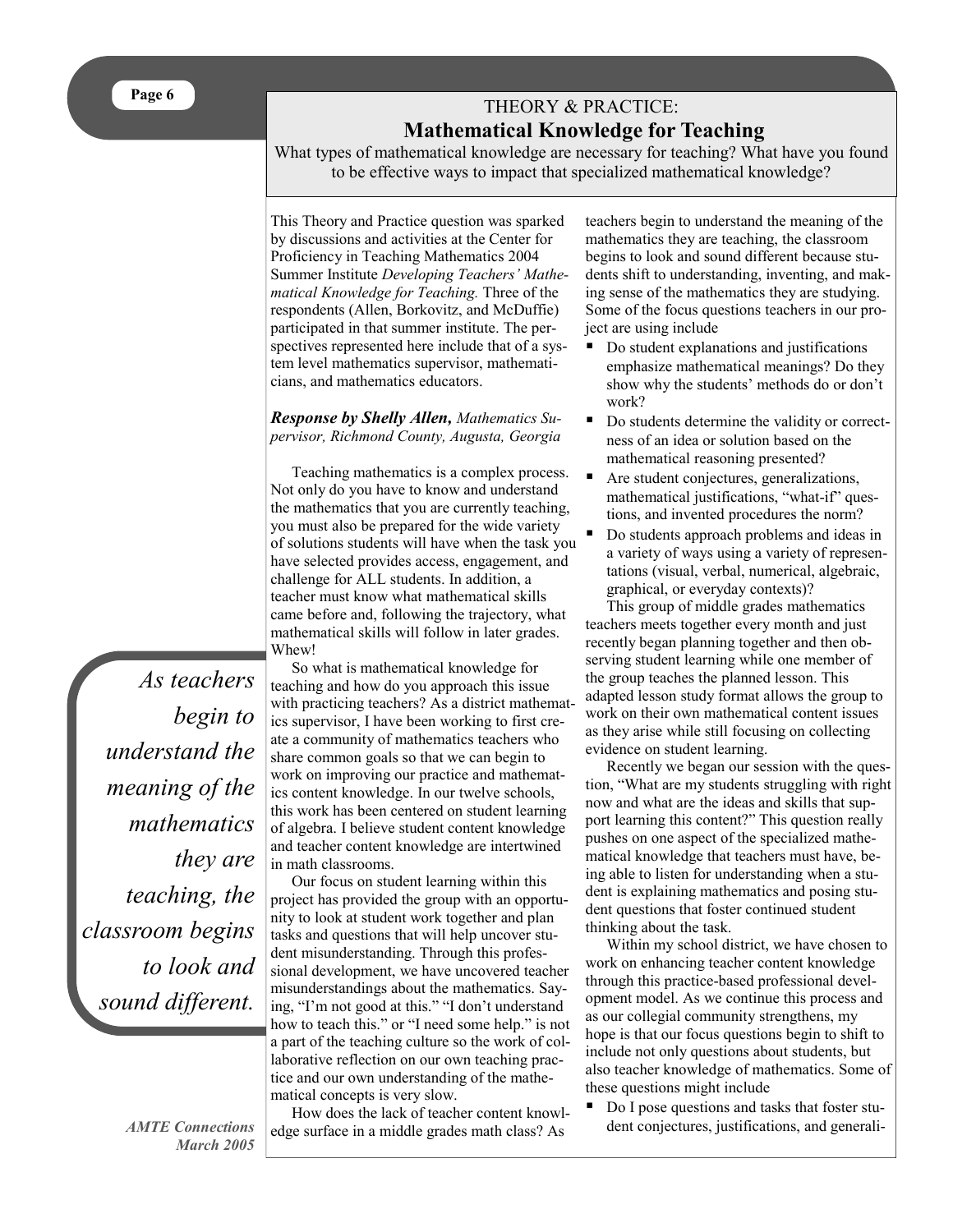zations involving core mathematical ideas?

- Do I listen intently to my students' thinking and respond according to the mathematical direction in which we are headed?
- Do I pose questions and tasks that foster access, engagement, and challenge for all students?

 These changes within our middle grades math classrooms involve major shifts in the way we have been thinking about mathematical knowledge for teachers and have been providing professional development for our practicing teachers. Mathematical knowledge is clearly not just about the number of college mathematics courses taken.

#### *Response by Debra K. Borkovitz, Department of Mathematics and Science, Wheelock College, Boston, Massachusetts*

At the Joint Meetings of the American Mathematical Societies in January, I interviewed several recent Ph.D's in mathematics for a faculty position that includes working with prospective K-6 teachers. The conversation often turned to "specialized mathematics knowledge for teaching," a phrase that was new to the applicants.

To explain, I used a canonical example, first asking them to come up with a story situation for elementary students that goes with  $6 \div 2$  and then asking them to modify their situation to model  $6 \div \frac{1}{2}$ . I used this same example at Wheelock's summer orientation, and both the first year college students and the job applicants chose partitive interpretations, such as two kids sharing six cookies, and then had trouble adapting them to the second problem. The problem sparked interesting conversations with the job applicants, and it's also nice to reassure the students that even people with Ph.D.'s in math find the problem challenging.

Of course, figuring out how to teach people with Ph.D.'s in math about specialized mathematical knowledge for teaching is different from figuring out how to teach young college students. A mathematician can master the mathematics involved; I'm more concerned that he or she loves math, wants to make math accessible, that he or she is respectful, not arrogant, and has good social and communication skills. Mathematics graduate programs often do not value these traits, but many young mathematicians nonetheless embody them.

In teaching undergraduate pre-service elementary teachers, we could easily spend more semesters than we have on the mathematical technicalities of things like partitive and quotitive division, without exhausting the K-6 curriculum. Thus, we will always be engaged in conversation about what topics are most important to highlight and at what depth. However, what is most important for our students transcends specific topics. They need to learn that mathematics is a connected body of knowledge, not a random assortment of procedures, to see mathematics as something creative, where there are many ways to solve problems, and to gain the confidence to try new problems. They need to develop reasoning skills within themselves rather than relying solely on external authority to evaluate their mathematical thinking. In conducting the job interviews, it was easy to see that the candidates had these dispositions.

So, how do we best help our students learn to "think like mathematicians," especially when many of them do not enter college with such a personal goal? Clearly, the details of such a task are a lifelong conversation for those of us involved in mathematics teacher education, but for a start, our classrooms need to promote and model mathematical exploration, reasoning, creativity, and understanding. We need to frame mathematical learning as a lifelong process, a process for which students can take responsibility. We need to help them learn

*(Continued on page 8)* 

# THEORY & PRACTICE question for the next issue of AMTE *Connections*:  **Using Video to Support Teacher Learning**

*Although reviewing video of their teaching is a traditional assignment for student teachers, additional research on teacher development with video, as well as changing technologies, provide opportunities to deepen teacher reflection and learning from video. How can video support inservice and preservice teacher learning?* 

AMTE members are encouraged to respond to this question with an essay of 600-1000 words. Submit your response to *Connections* Editor Lynn Stallings (lstalling@kennesaw.edu) by May 1 to ensure consideration for the June issue.

*How do we best help our students learn to "think like mathematicians," when many of them do not enter college with such a personal goal?*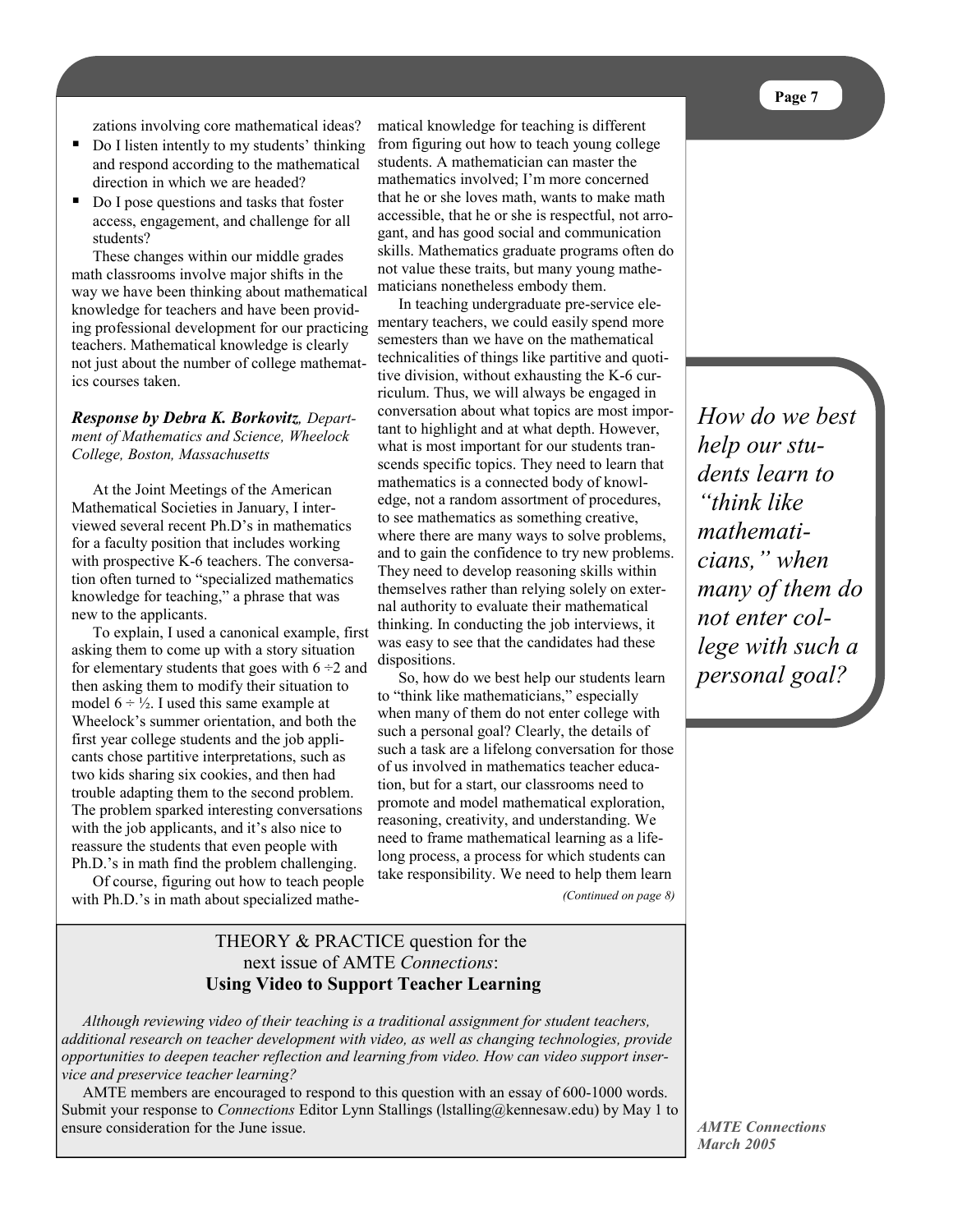*Perhaps specialized knowledge for teaching is more like simultaneously being a taxi driver, pilot, and deep-sea diver of elementary mathematics.*

#### **Mathematical Knowledge for Teaching** *(Continued from page 7)*

to reflect, to continually integrate new knowledge, so that they can better learn from books, other teachers, each other, children, and life in general.

The phrase "specialized knowledge for teaching" frames mathematics for preservice teachers in terms of their existing, deep motivation to be good teachers, which for many prospective elementary is initially much stronger than their motivation to learn mathematics for itself. I sometimes use the metaphor of a taxi driver with my students – that if you are new to a city, you might know how to go from home to school and to the store, but if you are a taxi driver, your knowledge of the streets is much more connected, you can take shortcuts and detours or the scenic route. Perhaps specialized knowledge for teaching is more like simultaneously being a taxi driver, pilot, and deep-sea diver of elementary mathematics. Certainly, acquiring such knowledge is difficult, but, as I also tell my students, they can do difficult things.

*Response by Larry Lesser, Department of Mathematical Sciences, University of Texas at El Paso* 

To be effective, teachers of mathematics need to know not only the immediate topics they are teaching, but also how those topics connect to other rungs of the ladder of PreK – college mathematics, and a nice example of this is the book for preservice high school teachers by Usiskin, Peressini, Marchisotto, and Stanley (2003). Other features of this book

include examination of alternate definitions, alternate approaches (with and without technology), applications, and historical context. Cuoco (2003) discusses how prospective teachers "at the right level of abstraction and in the right contexts" would be well served by courses organized by central themes in mathematics, such as decomposition, representation, reduction, localization, completion, and extension. A trio of big themes (for elementary, middle and high school mathematics, respectively) offered by Seeley (2005) are equivalence, proportionality, and function.

Rather than just list more types of PCK or MKT teachers need, let us examine a concrete mathematical example which could be encountered by a broad range of grade levels, from upper elementary through college. Teachers certainly have the knowledge to work numerically with a three-way contingency table of data, but may not realize there is a possibility that a comparison may be reversed upon aggregation of categories, a possibility which is listed as essential to citizenship by NCED (2001). Even teachers who are aware of this possibility (Simpson's Paradox) in the abstract may not know the necessary numerical condition (Cornfield's condition) or how to readily track down specific real-life instances that could trigger an animated classroom discussion of how best to interpret this dataset. Knowing how to find or make such connections beyond the math classroom is vital to make mathematics "come alive" for students with poor motivation. (Some of the articles on curricula I have created to share with my students connect mathematics to diverse areas such as ethics, lotteries and music!) And finally, few teachers



*Contemporary Issues in Technology and Teacher Education (CITE) Journal* is an online, peerreviewed journal, established and jointly sponsored by five professional associations (AMTE, AETS,

NCSS-CUFA, CEE, and SITE). The collaborative publication of the *CITE Journal* is the only joint venture of its kind in the field of teacher education. Each professional association has sole responsibility for editorial review of articles in its discipline. The mathematics education editors of the *CITE Journal* are Denisse Thompson (thompson@tempest.coedu.usf.edu) and Gladis Kersaint (kersaint@tempest.coedu.usf.edu).

In addition to its discipline-based articles, the *CITE Journal* has a general instructional technology section and three cross-disciplinary sections: Editorial, Current Practices, and Seminal Articles. The journal's online medium also allows authors to demonstrate the technologies about which they are writing, including video and audio segments, animation, virtual reality, web links, and simulations.

For example, the most recent article, "Learning From the Process: The Making of a Multimedia Case Study" by Joanna Masingilia, Moses Ochanji, and Christina Pfister, takes advantage of the electronic medium by familiarizing the reader with the video-based case creation tool used in the study reported. Visit **http://www.citejournal.org** for more information.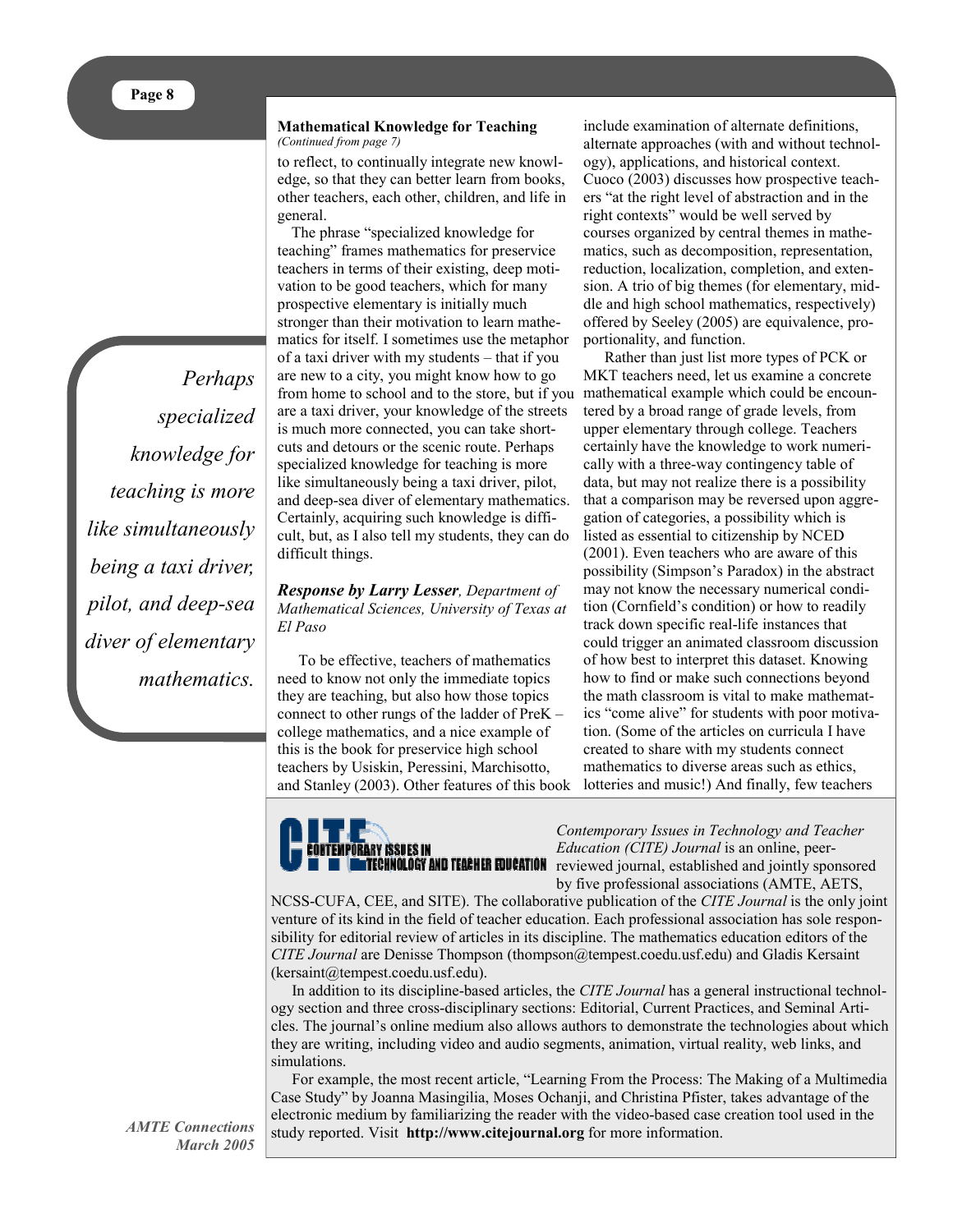may be aware of how to constructively utilize such counterintuitive results in the classroom and what alternative, non-numerical representations are available (e.g., Lesser, 2001) to make more intuitive when the phenomenon occurs.

#### **References**

- Cuoco, A. (2003, August). Teaching Mathematics in the United States. *Notices of the American Mathematical Society*, 50(7), 777- 787.
- Lesser, L.M. (2001). Representations of Reversal: An Exploration of Simpson's Paradox. In A.A. Cuoco, & F.R. Curcio (Eds.) *The Roles of Representation in School Mathematics*, pp. 129-145. Reston, VA: NCTM.
- National Council on Education and the Disciplines. (2001). *Mathematics and Democracy: The Case for Quantitative Literacy*. Princeton, NJ: Woodrow Wilson National Fellowship Foundation.
- Seeley, C. (2005). Understanding as the Heart of Teacher Education. Closing session, 9<sup>th</sup> Annual Meeting of Association of Mathematics Teacher Educators, Dallas, TX.
- Usiskin, Z., Peressini, A., Marchisotto, E.A., Stanley, D. (2003). *Mathematics for High School Teachers: An Advanced Perspective*. Upper Saddle River, NJ: Prentice Hall.

#### *Response by Amy Roth McDuffie, Department of Teaching and Learning, Washington State University, Tri-Cities*

As teachers take on the goals of teaching for students' understandings, they are faced with new questions and dilemmas in planning, implementing, and reflecting on lessons. Many of these questions are either directly or indirectly related to understanding mathematics from a learners' perspective while at the same time knowing how mathematical concepts and procedures connect and sequence to form a coherent system.

In my work with accomplished teachers who have developed Standards-based practices and in my reading of professional development literature (e.g., Carpenter, Fennema, Franke,

### **April is Mathematics Awareness**

**Month**. The theme this year is "Mathematics and the Cosmos" of interest to educators, students, societies and scientists across many disciplines. Please visit the web site at http://www.mathaware.org to see the theme poster, essays, related resources and more.

Levi, & Empson, 1999; Schifter, Bastable, & Russell, 1999; Smith, 2001), I have compiled questions for teachers to consider that draw upon their mathematical knowledge for teaching. While the list below is certainly not exhaustive, the questions illustrate some of the ways teachers need to use mathematics in teaching for students' understanding.

- 1. What are the key mathematics concepts and processes my students need to learn?
- 2. Are these concepts and processes appropriate for my students to take on now or must other ideas be understood first (i.e., how do concepts and processes build on one another relative to particular students' learning)?
- 3. What "activities" (mental or physical actions a student might experience, see Simon & Tzur, 2004) will promote students' development of key concepts and processes? How might a student come to understand the mathematics through these activities?
- 4. How are key concepts and processes represented in my instructional materials? How do my instructional materials provide opportunities for students to experience these activities? Do I need to find or design alternative materials?
- What are key questions I need to ask to facilitate students' understanding of a particular concept or process? What numbers or representations might I use for students to confront an idea? What examples and non-examples might help students to form an understanding? What mathematical terms are appropriate to use or to introduce? How can I describe these terms in language familiar to students and remain mathematically valid?
- 6. What are ways in which students might solve a problem (anticipating both correct and flawed methods prior to teaching)? Given a seemingly correct student's solution, will the methods work every time (i.e., is the approach generalizable)? Given a flawed solution, is part of the work mathematically valid? Why might a student have reasoned through a problem in a particular way?

When teachers incorporate these types of questions into planning, implementing, and reflecting on lessons, they are drawing on mathematical knowledge in a way that "end users" of mathematics do not encounter. By asking questions such as these, teachers bring mathematics to the forefront of their work.

*(Continued on page 10)* 

*When teachers incorporate these types of questions into planning, implementing, and reflecting on lessons, they are drawing on mathematical knowledge in a way that "end users" of mathematics do not encounter.*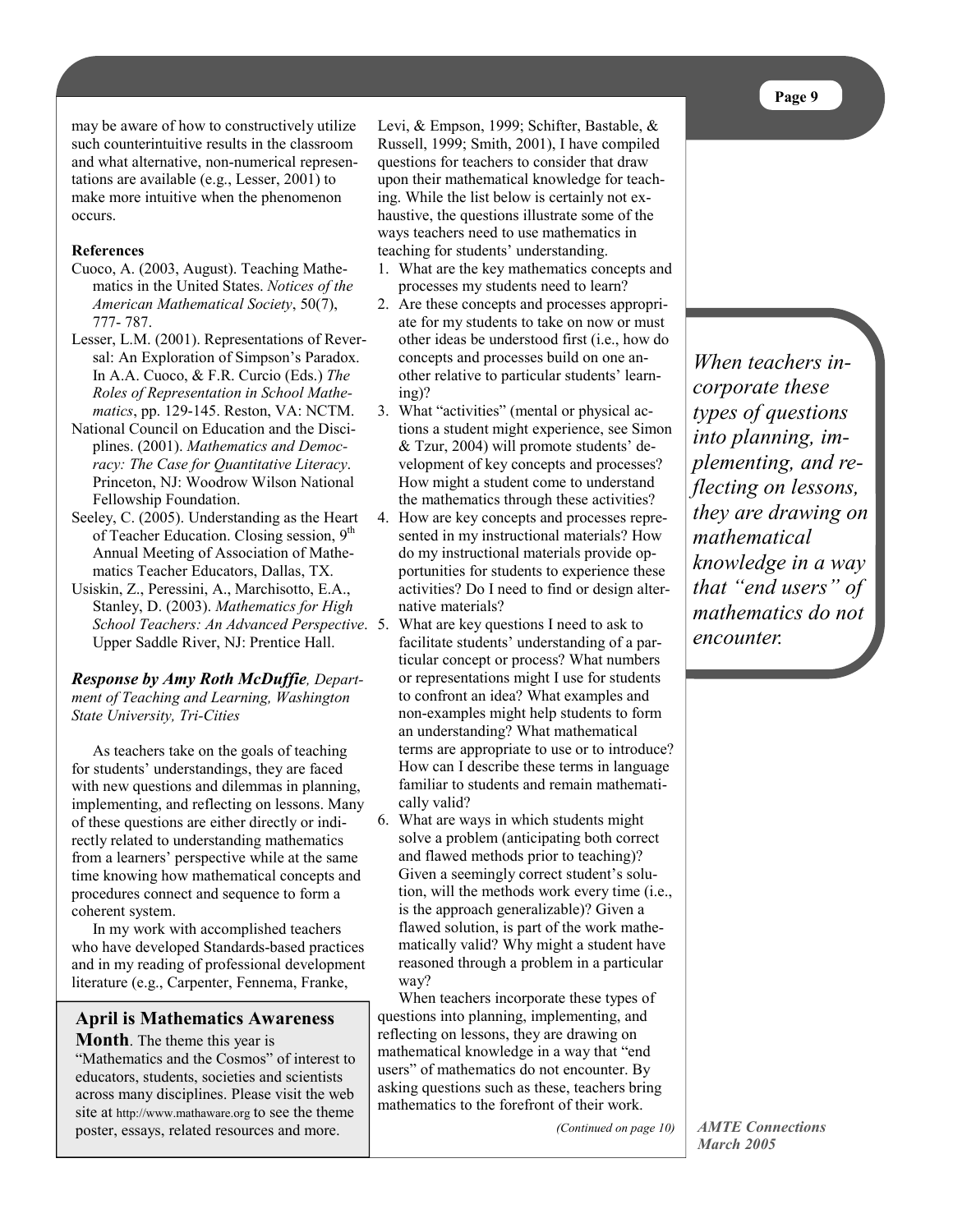*I would like to focus on three aspects of mathematical understanding that are not "specialized," but pervasive in mathematics.* 

#### **Mathematical Knowledge for Teaching** *(Continued from page 9)*

Consequently, I regularly include these questions in working with preservice teachers for activities such as viewing classroom video, studying student work, and designing and reflecting on lesson plans. Additionally, in my work with practicing teachers, I ask these questions as we co-plan and reflect on lessons. I have found that after asking questions such as these, preservice and practicing teachers begin to ask these questions of each other and of themselves. By considering these questions and discussing responses, teachers can develop their mathematics knowledge through situations that are most meaningful to them: learning mathematics through teaching students.

#### **References**

- Carpenter, T., Fennema, E., Franke, M., Levi, L., & Empson, S. (1999). *Children's mathematics: Cognitively guided instruction*. Portsmouth, NH: Heinemann.
- Schifter, D., Bastable, V., & Russell, S.J. (1999). *Building a system of tens*. Parsipanny, NJ: Dale Seymour.
- Simon, M., & Tzur, R. (2004). Explicating the role of mathematical tasks in conceptual learning: An elaborating of the Hypothetical Learning Trajectory. *Mathematical Thinking and Learning, 6* (2), 91 – 104.
- Smith, M. (2001). *Practice-based professional development*. Reston, VA: National Council of Teachers of Mathematics.

#### *Response from Martha K. Smith, Department of Mathematics, University of Texas*

I would like to rephrase the question to address aspects of mathematical *understanding* and to focus on three aspects of mathematical understanding that are not "specialized" but *pervasive* in mathematics. These understandings are

- 1. *Mathematics is about figuring things out*.
- 2. One important part of mathematics is *expressing information*.
- 3. Many mathematical problems have *many correct methods of solution, and even more incorrect methods* (some of the latter being only slightly incorrect and others being way off base.) Consequently, a teacher needs to be willing and able to listen open-mindedly to different approaches, able to distinguish correct methods from incorrect ones, and (ideally) able to give hints that will help

students progress from their own approach when possible.

The best way I have found to help impart these understandings of mathematics is through a problem-solving course that I have taught off and on for about 15 years. Most students in the class intend to teach secondary mathematics, but a few are preparing to teach elementary school, middle grades, or two-year college mathematics. In addition to practice solving problems, the class includes discussion of problem solving methods, emphasizing what is often called the "understanding" or "analyzing" stage of problem solving.

The idea that mathematics is about figuring things out permeates the whole class. Sadly, many students who take the course have previously experienced "problem solving" only as following procedures that have been taught to them.

Emphasizing understanding and analysis helps students understand how mathematics can express information, and helps them progress in the skill of expressing information mathematically and using that skill to solve problems. This emphasis is addressed largely through work on carefully designed exercises in small groups, followed by whole class discussion. Many of these exercises serve as scaffolding for assigned problems.

The third understanding is fostered by whole class discussion of problems students have solved. I routinely ask after a student has presented a solution, "Did anyone solve it another way?" Usually the answer is yes. We sometimes spend more than an hour discussing different solutions of the same problem.

# **AMTE Events at NCSM and NCTM**

**AMTE Special Interest Session at NCSM**  Wednesday, April 6th 2:30-4:00 PM 201A Convention Center

**AMTE Reception at NCTM**  Thursday, April 7th 6:00-7:30 PM Salon J-K Anaheim Marriott Hotel

See http://www.amte.net for details. Wear your AMTE pin!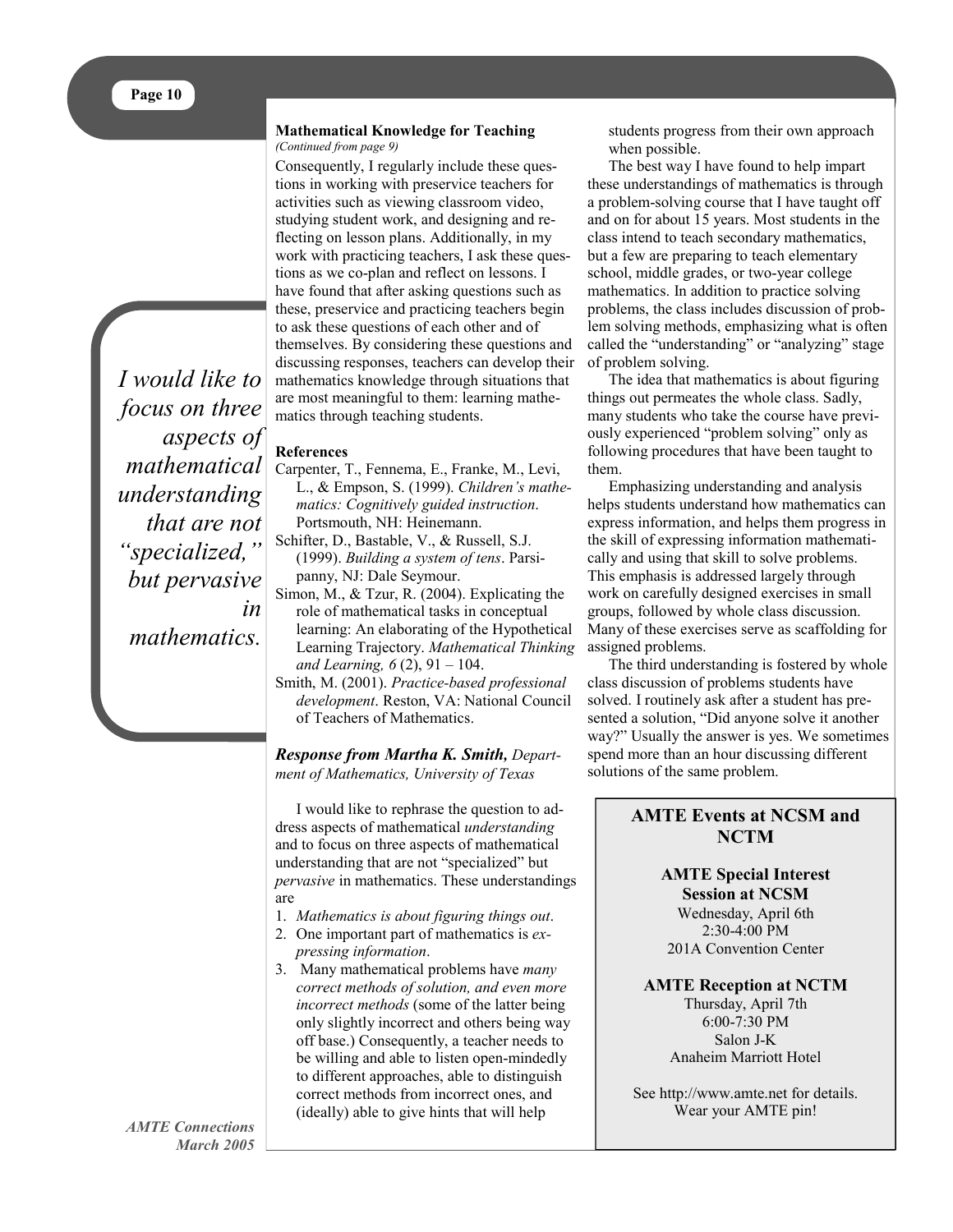# AMTE 2005 Committee Assignments

| <b>COMMITTEES</b>                       | <b>CHAIRS</b>                                   |                       |  |  |  |  |
|-----------------------------------------|-------------------------------------------------|-----------------------|--|--|--|--|
| <b>Standing Committees</b>              |                                                 |                       |  |  |  |  |
| Technology                              | Maggie Niess (2005–07)                          | Gary Martin           |  |  |  |  |
| Membership                              | Tim Hendrix $(2005-07)$                         | Mark Klespis          |  |  |  |  |
| Organization Connections                | Barb Daugherty (2005–07)                        | <b>Susann Mathews</b> |  |  |  |  |
| <b>Constitutional and Bylaws</b>        | Bill Speer (2004–06)                            | Susan Gay             |  |  |  |  |
| Nominations and Election                | Denise Mewborn (2005)                           | Karen Karp            |  |  |  |  |
| Awards                                  | Beatriz D'Ambrosio (2004-06)                    | <b>Tom Bassarear</b>  |  |  |  |  |
| <b>Task Forces and Other Committees</b> |                                                 |                       |  |  |  |  |
| Doctoral Programs                       | Robert Reys                                     | Karen Karp            |  |  |  |  |
| Mentoring                               | Gail Burrill                                    | Nadine Bezuk          |  |  |  |  |
| <b>Teaching Resources</b>               | Susan Friel, Peg Smith                          | Mary-Margaret Shoaf   |  |  |  |  |
| 2006 Monograph Editorial Board          | Kathleen Lynch Davis, Robin Rider Barbara Pence |                       |  |  |  |  |
| <b>CITE Journal Editors (Math)</b>      | Ginny Keen, Iris Johnson                        |                       |  |  |  |  |
| <b>Connections Newsletter Editor</b>    | Lynn Stallings                                  |                       |  |  |  |  |
| 2006 Annual Conference                  |                                                 |                       |  |  |  |  |
| Program                                 | Gladis Kersaint                                 | Susan Gay             |  |  |  |  |
| Local Arrangements                      | Enrique Ortiz, Helen Gerretson                  | Susan Gay             |  |  |  |  |

# **Call for Proposals**  Tenth Annual Conference • January 26-28, 2006 Tampa, Florida *Deadline: May 27, 2005*

All proposals will be submitted online using the online submission server, located at www.coedu.usf.edu/amte/. Please see http://www.amte.net for more information. If you have questions regarding proposal topic, format, or submission, contact Program Chair Gladis Kersaint (813-974-1644 or amte2006@coedu.usf.edu).

> **Call for Manuscripts**  AMTE's 2006 Monograph *Deadline: June 1, 2005*

Working Title: The Work of Mathematics Teacher Educators: Continuing the Conversation

Please see http://www.amte.net for further information. Any questions about possible topics for inclusion may be directed to one of the co-editors of the monograph: Kathleen Lynch-Davis (lynchrk@appstate.edu or 828-262-7247) or Robin L. Rider (rider@mail.ecu.edu or 252-328- 9369).

## **AMTE Online Member Database**

The AMTE Online Member Database is operational. It's featured on the homepage of http://www.amte.net. Soon it will include members' institutions and positions. To use the database, you need the following username and password:

 username: amte password: tampa2006